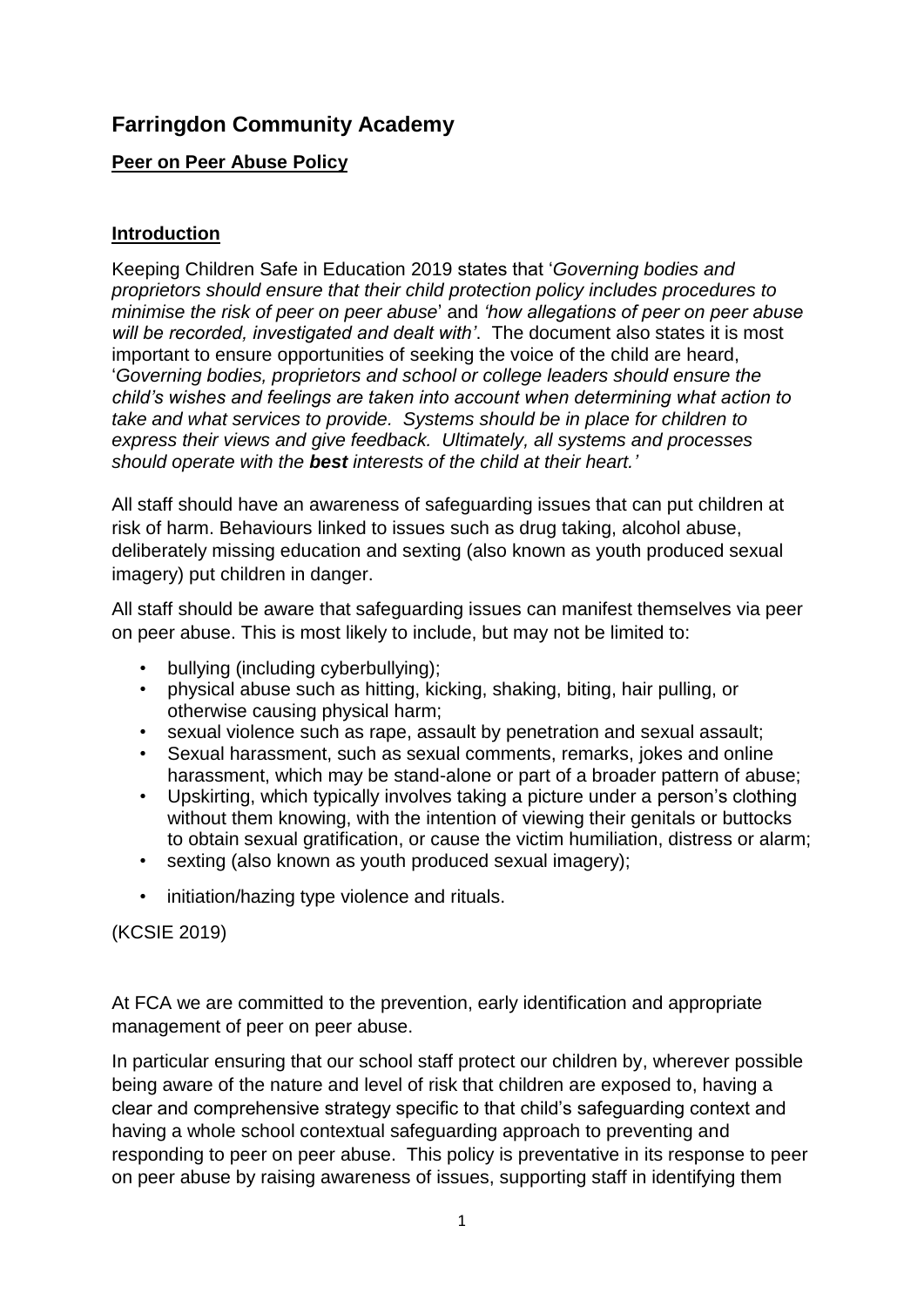with children, and providing appropriate response and intervention that is followed consistently across the whole school workforce. This policy will also encourage parents to share information about any risk of harm to their child and be clear on the school's expectations of how this will be managed. (Farrer and Co. 2019)

All staff and governors have signed to say that they have read, understood and agreed to work within this policy framework and parents have access to this policy.

This policy will be updated annually.

### **Purpose and Aim**

'*Research has shown that many children who present with harmful behaviour towards others, in the context of peer-on-peer abuse, are themselves vulnerable and may have been victimised by peers, parents or adults in the community prior to their abuse of peers' (Farrer and Co, 2019)*

Children and young people may be harmful to one another in a number of ways which would be classified as peer on peer abuse. The purpose of this policy is to explore the many forms of peer on peer abuse and include a planned and supportive response to the issues.

At FCA we have the following policies in place that should be read in conjunction with this policy:

Child Protection Policy

Anti-Bullying Policy

Online Safety Policy - including acceptable use

Data Protection Policy

Retention of records Policy

Children Missing from Education Policy

Behaviour and Discipline Policy – inclusive of positive handling and searching and confiscating

### **Framework and Legislation**

This policy is supported by the key principles of the Children's Act 1989 that the child's welfare is paramount. Another key document that focuses adult thinking towards the views of the child is Working Together To Safeguarding Children 2018, highlighting that every assessment of a child, should '*reflect the unique characteristics of the child within their family and community context'* (Working Together To Safeguard Children, 2018:28). This is clearly echoed by Keeping Children Safe in Education 2019 through ensuring procedures are in place in schools and settings to hear the voice of the child and to be mindful of the contexts children live in.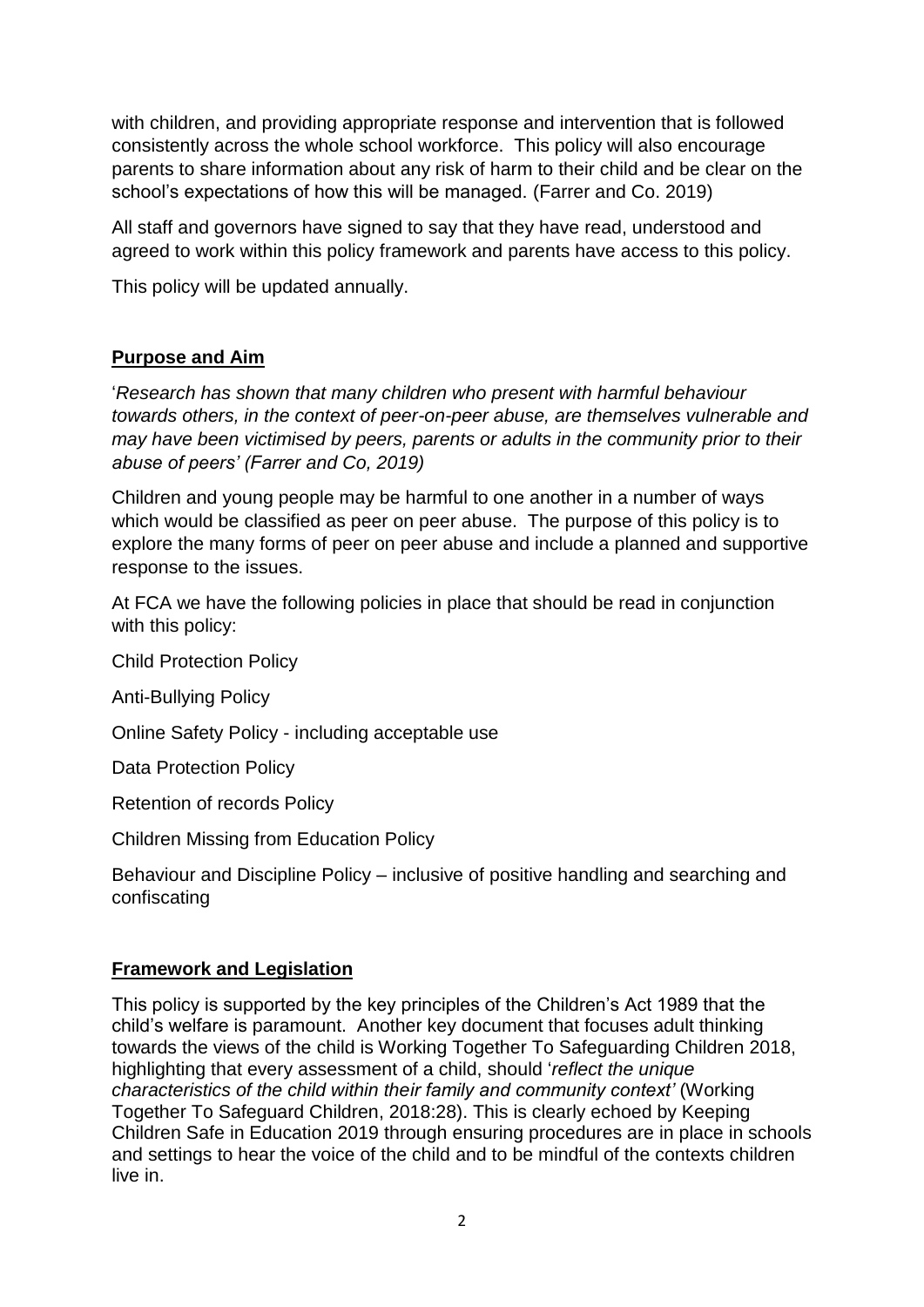### **Preventative Strategies for Schools and Settings**

### **Recognition**

For all schools and settings, it is important to develop appropriate strategies in order to prevent the issue of peer on peer abuse rather than only manage the issues in a reactive way.

Firstly, and most importantly for schools and settings is recognition that peer on peer abuse can and will occur on any site even with the most stringent of policies and support mechanisms. In which case it is important to continue to recognise and manage such risks and learn how to improve and move forward with strategies in supporting young people to talk about any issues and through sharing information with all staff. This involves staff analysing any incidents for trends, patterns and identifying any areas around the setting that may appear to be 'less safe'. Staff should also have access to regular CPD and training to ensure a consistent approach to managing peer on peer issues.

### **A Safe Environment to share concerns alongside a Positive Curriculum**

It is important that each school/setting has an open environment where young people feel safe to share information about anything that is upsetting or worrying them. This can be strengthened through a strong and positive PHSE/SMSC curriculum that tackles such issues as prejudiced behaviour and gives children an open forum to talk things through rather than seek one on one opportunities to be harmful to one another.

To enable such an open and honest environment it is necessary to ensure the whole workforce and governing body feels confident and enabled to talk about issues and challenge perceptions of young people including use of inappropriate language and behaviour towards one another. In order to create such an environment, it is necessary for whole staff training and CPD around abusive behaviours and talking to young people in a way that continues to create an open and honest environment without prejudice. It is incredibly important that staff do not dismiss issues as 'banter' or 'growing up' or compare them to their own experiences of childhood. It is necessary that staff consider each issue and each individual in their own right before taking action. If staff minimise the concerns raised it may result in a young person seeking no further help or advice. Staff must also feel enabled to discuss issues about online access and support and reinforce appropriate behaviours online including understanding why age limits are in place on social media platforms, encouraging children to share online concerns, talking about issues that have happened in an open forum and working closely with parents. (Farrer and co, 2019)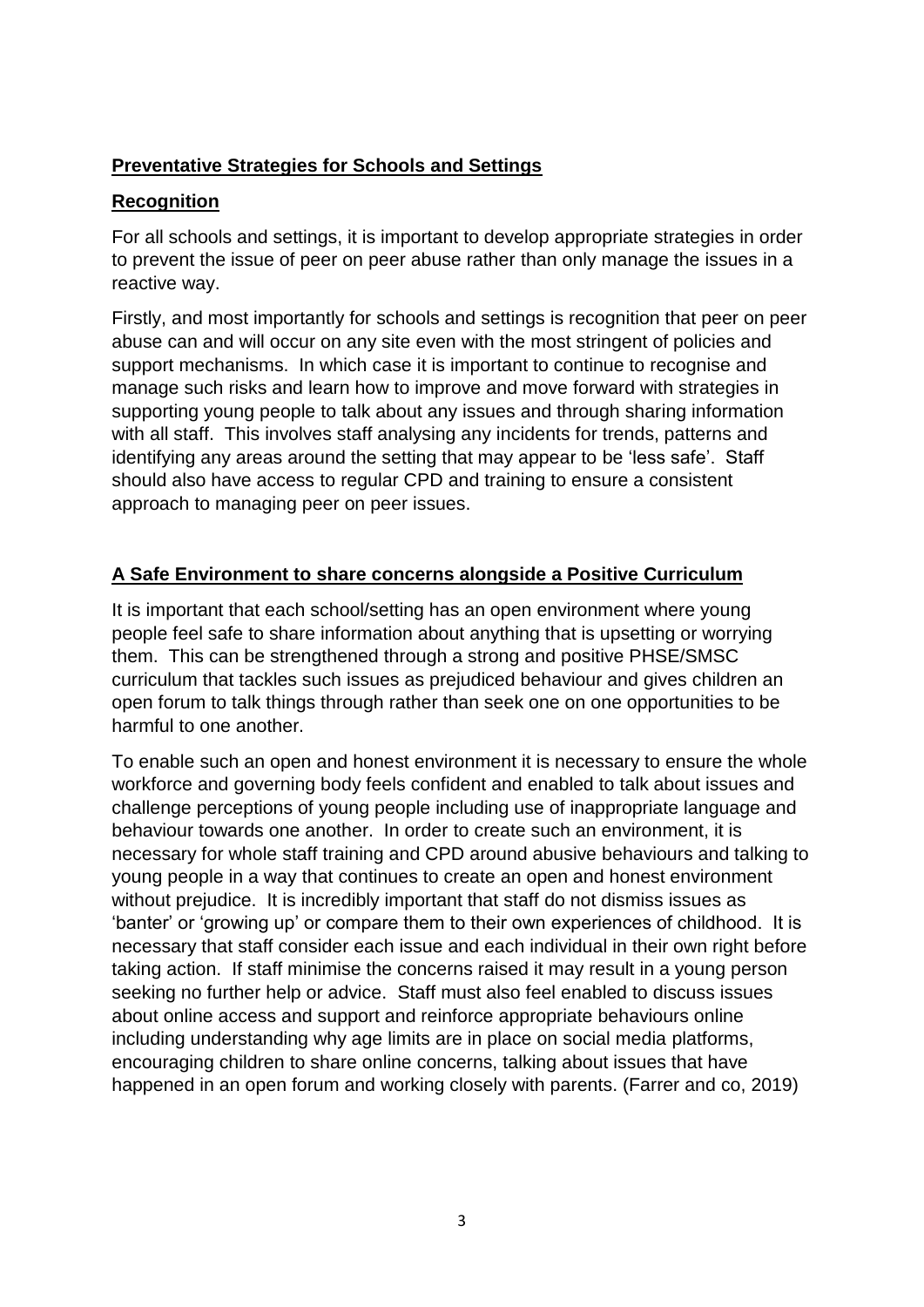#### **Involve Parents**

Parents need to be informed and included in policy forming, lesson plans and through open and frank conversations, training/courses about what peer on peer abuse is and how the school and setting will be tackling it. This can help to alleviate any concerns and worries and create a joined-up approach. Schools and settings need to ensure open two way communication is available through a variety of platforms so that both parents and staff are working together to deal with any issues.

### **Signposting**

It is important that signposting is available to young people in the event that they don't feel confident raising an issue to staff or a peer. It is useful to have a resource board with support services on a wide range of issues so young people can seek their own solutions should they wish to. In the same way external services or support programmes could be brought in to talk to young people about specific issues in support of the prevention of peer on peer abuse.

### **Forums for Children to Make Changes/Have Their Voice Heard**

It is useful to ensure young people are part of changing their circumstances and that of the procedures within schools. Having a school council and pupil voice and encouraging young people to support changes and develop 'rules of acceptable behaviour' will go far in helping to create a positive ethos in school and one where all young people understand the boundaries of behaviour before it becomes abusive.

# **Partnership Working**

Multi agency working can consolidate in house procedures in schools/settings. By accessing advice, support and guidance, effective decisions can be made in collaboration to improve outcomes for children who may be at risk of harm. Seeking advice and guidance can act as a preventative measure so that the right course of action is taken at the earliest opportunity. It is also necessary that the school/setting actively refers concerns/allegations of peer on peer abuse where necessary to front door services/children's social care and the police where appropriate. This is particularly important because peer on peer abuse can be a complex issue, and even more so where wider safeguarding concerns exist. It is often not appropriate for one single agency (where the incident cannot be managed internally) to try to address the issue alone – it requires effective partnership working (Farrer and Co. 2019).

Schools which excel at tackling bullying (and peer abuse) have created an ethos of good behaviour where pupils treat one another and the school staff with respect because they know that this is the right way to behave. That culture extends beyond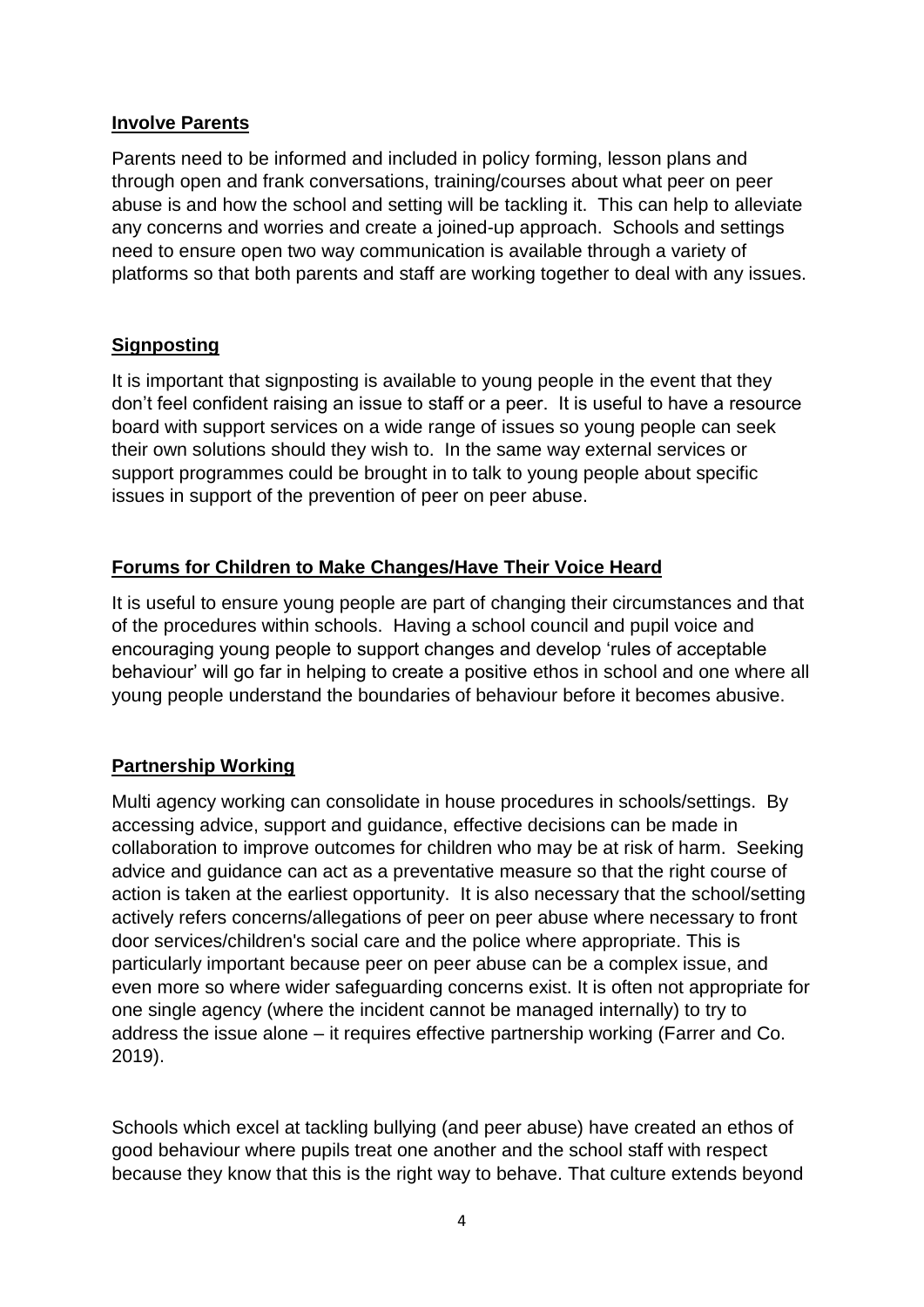the classroom to the corridors, the dining hall, the playground, and beyond the school gates including travel to and from school. Values of respect for staff and other pupils, an understanding of the value of education, and a clear understanding of how our actions affect others permeate the whole school environment and are reinforced by staff and older pupils who set a good example to the rest. (Preventing and Tackling Bullying 2017).

#### **What is Peer on Peer Abuse?**

For these purposes, peer on peer abuse is any form of physical, sexual, emotional and financial abuse, and coercive control, exercised between children and within children's relationships (both intimate and non-intimate), friendships and wider peer associations. Peer on peer abuse can take various forms, including: serious bullying (including cyber-bullying), relationship abuse, domestic violence, child sexual exploitation, youth and serious youth violence, harmful sexual behaviour, and/or gender-based violence. Children's experiences of abuse and violence are rarely isolated events, and they can often be linked to other things that are happening in their lives and spaces in which they spend their time. Any response to peer on peer abuse therefore needs to consider the range of possible types of peer on peer abuse set out above and capture the full context of children's experiences. This can be done by adopting a Contextual Safeguarding approach and by ensuring that our response to incidents of peer-on-peer abuse takes into account any potential complexity (Farrer and Co. 2019).

Abusive behaviour can happen to pupils in schools and settings and it is necessary to consider what abuse is and looks like, how it can be managed and what appropriate support and intervention can be put in place to meet the needs of the individual and what preventative strategies may be put in place to reduce further risk of harm. This means adopting a **whole school community contextual safeguarding approach** by ensuring all staff: understand how a child's wider context may have impact on them; contribute to creating a strong safeguarding culture in school by following policies that address peer on peer abuse and harmful attitudes; promote healthy relationships and attitudes to gender/sexuality; support the school by identifying 'less safe' areas in school; access training on bias and stereotyped assumptions; be alert to changes in children's behaviour and seek appropriate responses to concerns shared. (Farrer and Co, 2019)

Research suggests that peer on peer abuse is one of the most common forms of abuse affecting children in the UK (Farrer and Co, 2019). Abuse is abuse and should never be tolerated or passed off as 'banter' or 'part of growing up'. Equally, abuse issues can sometimes be gender specific e.g. girls being sexually touched/assaulted and boys being subject to initiation/hazing type violence (KCSIE 2019). Research suggests that peer on peer abuse may affect boys differently from girls, and that this difference may result from societal norms (particularly around power, control and the way in which femininity and masculinity are constructed) rather than biological make-up. Barriers to disclosure will also be different. As a result, schools need to explore the gender dynamics of peer on peer abuse within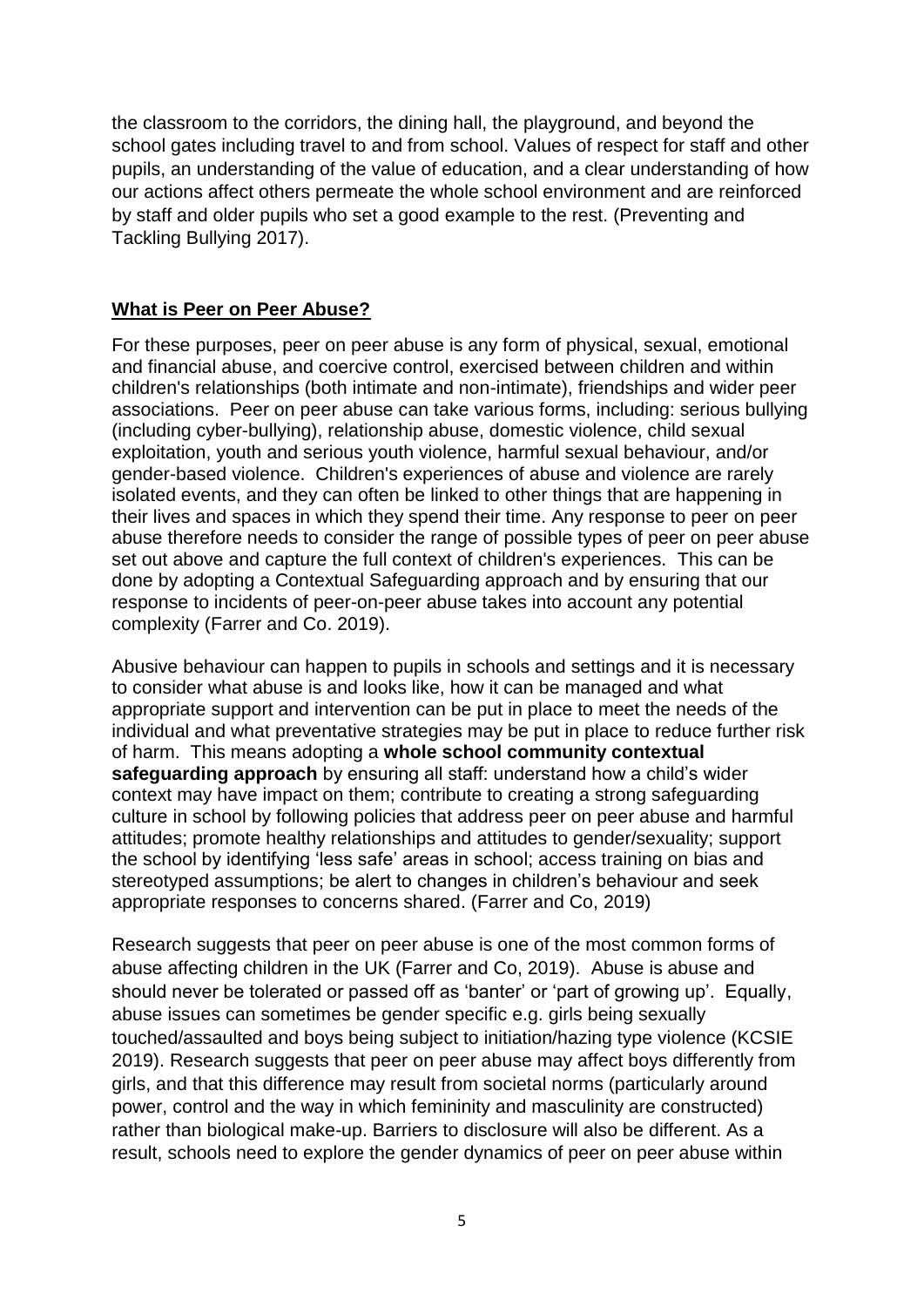their settings and recognise that these will play out differently in single sex, mixed or gender imbalanced environments (Farrer and Co. 2019).

It is important to consider the forms abuse may take and the subsequent actions required.

### **Children with Special Educational Needs**

Children with special educational needs (SEN) and disabilities can face additional safeguarding challenges. These can include:

- assumptions that indicators of possible abuse such as behaviour, mood and injury relate to the child's disability without further exploration;
- being more prone to peer group isolation than other children;
- the potential for children with SEN and disabilities being disproportionally impacted by behaviours such as bullying, without outwardly showing any signs; and
- communication barriers and difficulties in overcoming these barriers.

To address these additional challenges, schools and colleges should consider extra pastoral support for children with SEN and disabilities particularly when investigating any form of peer on peer abuse.

(KCSIE, 2019)

### **Language**

For the purposes of this policy the language used will refer to *alleged* victims and *alleged* perpetrators, this is to ensure that children are not given 'labels' about their behaviour unfairly and without any full and thorough conclusive investigation. The language used to children and parents in the reporting of any incidents that may have occurred could impact on any future rehabilitation of children and young people following any investigations that may occur. The use of words such as victim and perpetrator can be both inflammatory and distressing for children and their parents.

### **Types of Abuse**

There are many forms of abuse that may occur between peers and this list is not exhaustive. Each form of abuse or prejudiced behaviour is described in detail followed by advice and support on actions to be taken.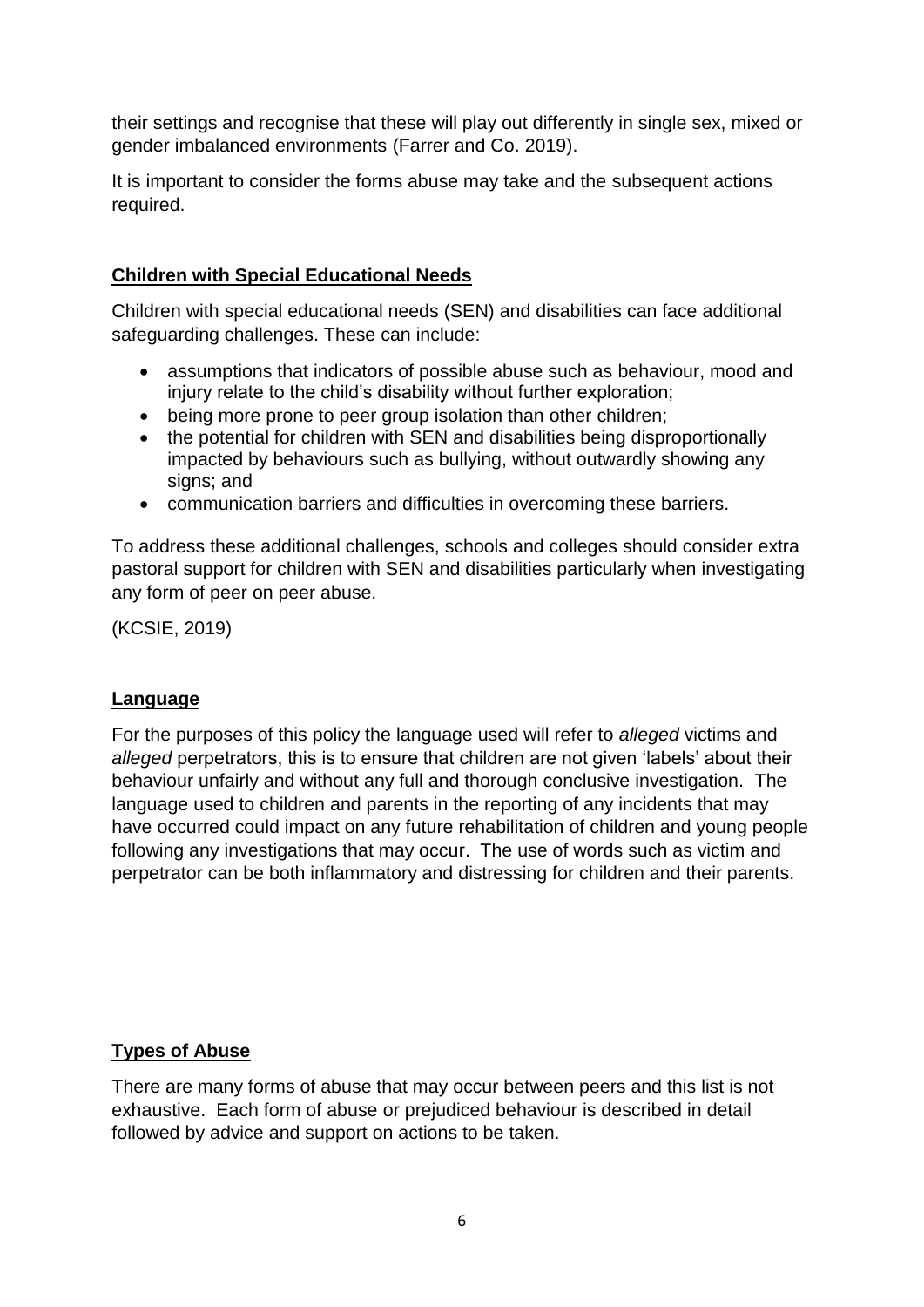# **Physical Abuse e.g. (biting, hitting, kicking, hair pulling etc.)**

Physical abuse may include, hitting, kicking, nipping, shaking, biting, hair pulling, or otherwise causing physical harm to another person. There may be many reasons why a child harms another and it is important to understand why a young person has engaged in such behaviour, including accidently before considering the action or punishment to be undertaken.

### **Sexually Harmful Behaviour/Sexual Abuse e.g. (inappropriate sexual language,**

### **touching, sexual assault etc.)**

Sexually harmful behaviour from young people is not always contrived or with the intent to harm others. There may be many reasons why a young person engages in sexually harmful behaviour and it may be just as distressing to the young person who instigates it as well as the young person it is intended towards. Sexually harmful behaviour may range from inappropriate sexual language, inappropriate role play, to sexually touching another, sexual assault, rape or abuse.

### **Sexual Violence**

Sexual violence refers to sexual offences under the Sexual Offences Act 2003 as described below:

Rape: A person (A) commits an offence of rape if: he intentionally penetrates the vagina, anus or mouth of another person (B) with his penis, B does not consent to the penetration and A does not reasonably believe that B consents.

Assault by Penetration: A person (A) commits an offence if: s/he intentionally penetrates the vagina or anus of another person (B) with a part of her/his body or anything else, the penetration is sexual, B does not consent to the penetration and A does not reasonably believe that B consents.

Sexual Assault: A person (A) commits an offence of sexual assault if: s/he intentionally touches another person (B), the touching is sexual, B does not consent to the touching and A does not reasonably believe that B consents.

What is consent? Consent is about having the freedom and capacity to choose. Consent to sexual activity may be given to one sort of sexual activity but not another, e.g. to vaginal but not anal sex or penetration with conditions such as wearing a condom. Consent can be withdrawn at any time during sexual activity and each time activity occurs. Someone consents to vaginal, anal or oral penetration only if s/he agrees by choice to that penetration and has the freedom and capacity to make that choice.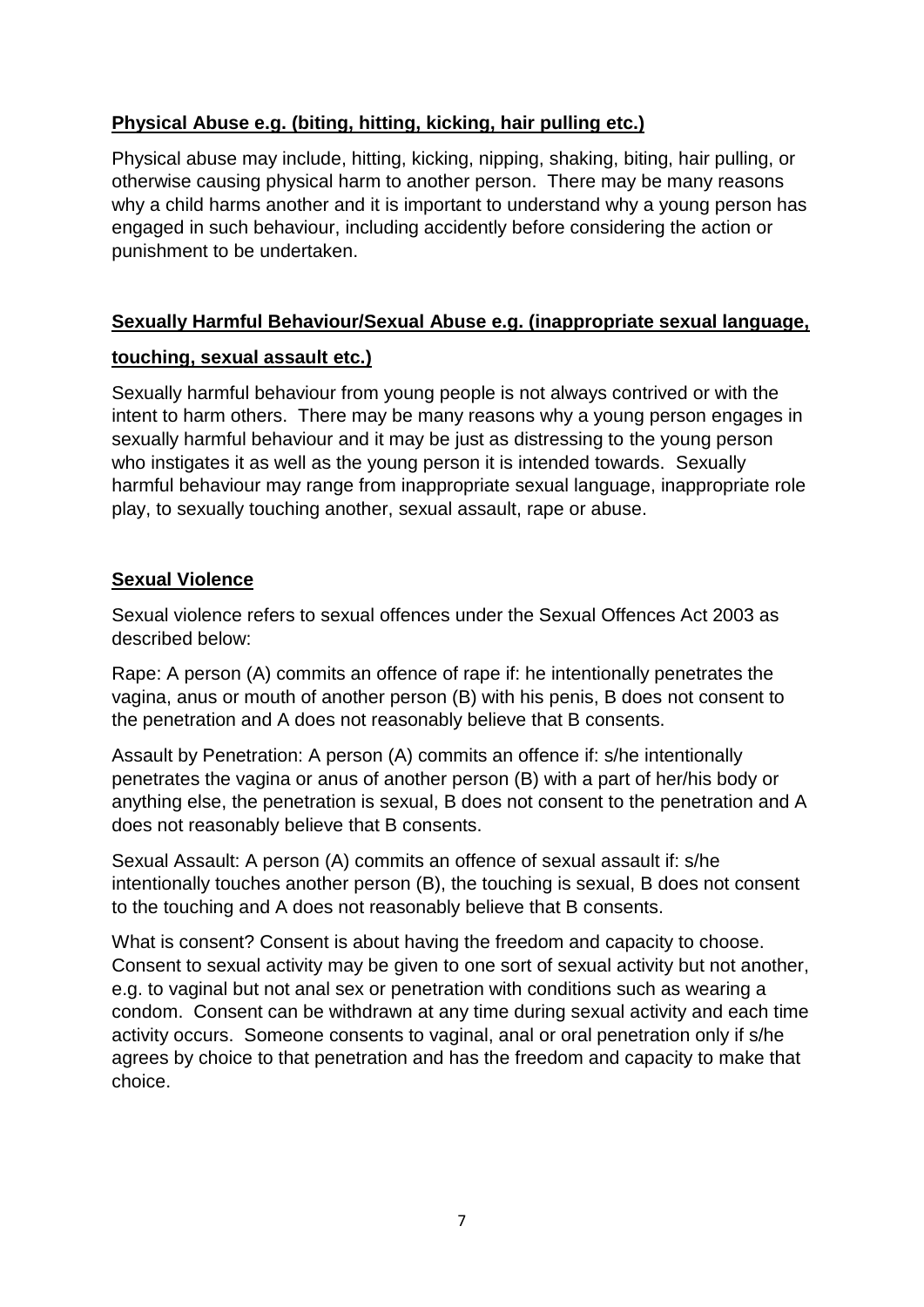### **Sexual Harassment**

Sexual harassment means 'unwanted conduct of a sexual nature' that can occur online and offline. In referencing sexual harassment, it is in the context of child on child sexual harassment. Sexual harassment is likely to: violate a child's dignity, and/or make them feel intimidated, degraded or humiliated and/or create a hostile, offensive or sexualised environment (KCSIE 2019).

Sexual harassment can include:

- Sexual comments, such as; telling sexual stories, making lewd comments, making sexual remarks about clothes and appearance and calling someone sexualised names;
- Sexual 'iokes' or taunting:
- Physical behaviour, such as; deliberately brushing against someone, interfering with someone's clothes (schools and colleges should be considering when any of this crosses a line into sexual violence - it is important to talk to and consider the experience of the victim) and displaying pictures, photos or drawings of a sexual nature;
- Online sexual harassment. This may be standalone, or part of a wider pattern of sexual harassment and/or sexual violence.

It may include:

- Non-consensual sharing of sexual images and videos;
- Sexualised online bullying;
- Unwanted sexual comments and messages, including, on social media;
- Sexual exploitation; coercion and threats;
- upskirting

### **Upskirting**

'Upskirting' typically involves taking a picture under a person's clothing without them knowing, with the intention of viewing their genitals or buttocks to obtain sexual gratification, or cause the victim humiliation, distress or alarm. It is now a criminal offence. (KCSIE, 2019)

### **Bullying (inclusive of all types)**

The new definition of bullying is, 'a person who habitually seeks to harm or intimidate those who they perceive as vulnerable'. (Taken from the Oxford, Cambridge and Collins dictionary, updated 2018)

Bullying is behaviour by an individual or group, repeated over time, that intentionally hurts another individual or group either physically or emotionally. Bullying can take many forms (for instance, cyber-bullying via text messages, social media or gaming, which can include the use of images and video) and is often motivated by prejudice against particular groups, for example on grounds of race, religion, gender, sexual orientation, special educational needs or disabilities, or because a child is adopted,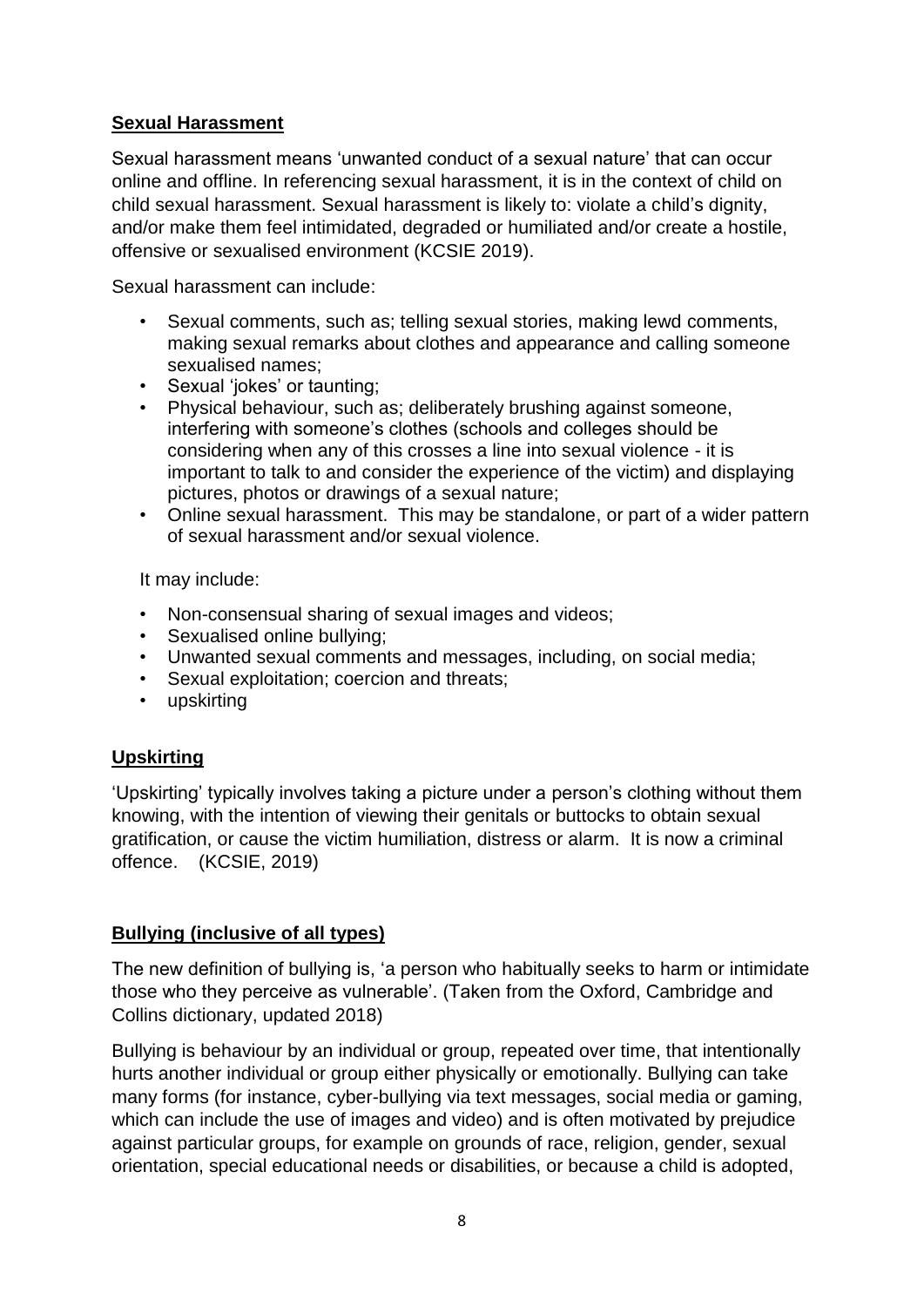in care or has caring responsibilities. It might be motivated by actual differences between children, or perceived differences.

Many experts say that bullying involves an imbalance of power between the perpetrator and the victim. This could involve perpetrators of bullying having control over the relationship which makes it difficult for those they bully to defend themselves. The imbalance of power can manifest itself in several ways, it may be physical, psychological (knowing what upsets someone), derive from an intellectual imbalance, or by having access to the support of a group, or the capacity to socially isolate. It can result in the intimidation of a person or persons through the threat of violence or by isolating them either physically or online.

Low-level disruption and the use of offensive language can in itself have a significant impact on its target. If left unchallenged or dismissed as banter or horseplay it can also lead to reluctance to report other behaviour.

(Preventing and Tackling Bullying July 2017)

### **Online bullying**

Online bullying is the use of phones; instant messaging, e-mail, chat rooms or social networking sites such as Facebook and Twitter to harass threaten or intimidate someone for the same reasons as stated above.

It is important to state that Online bullying can very easily fall into criminal behaviour under the Malicious Communications Act 1988 under section 1 which states that electronic communications which are indecent or grossly offensive, convey a threat or false information or demonstrate that there is an intention to cause distress or anxiety to the victim would be deemed to be criminal. This is also supported by the Communications Act 2003, Section 127 which states that electronic communications which are grossly offensive or indecent, obscene or menacing, or false, used again for the purpose of causing annoyance, inconvenience or needless anxiety to another could also be deemed to be criminal behaviour.

If the behaviour involves the use of taking or distributing sexual images of young people under the age of 18 then this is also a criminal offence under the Sexual Offences Act 2003. Outside of the immediate support young people may require in these instances, the school will have no choice but to involve the police to investigate these situations.

### **Sexting (Youth Involved Imagery)**

'Youth Involved' includes children sharing images that they, or another child, have created themselves and

'imagery' covers both still photos and moving videos (and this is what is meant by reference to imagery throughout the policy), and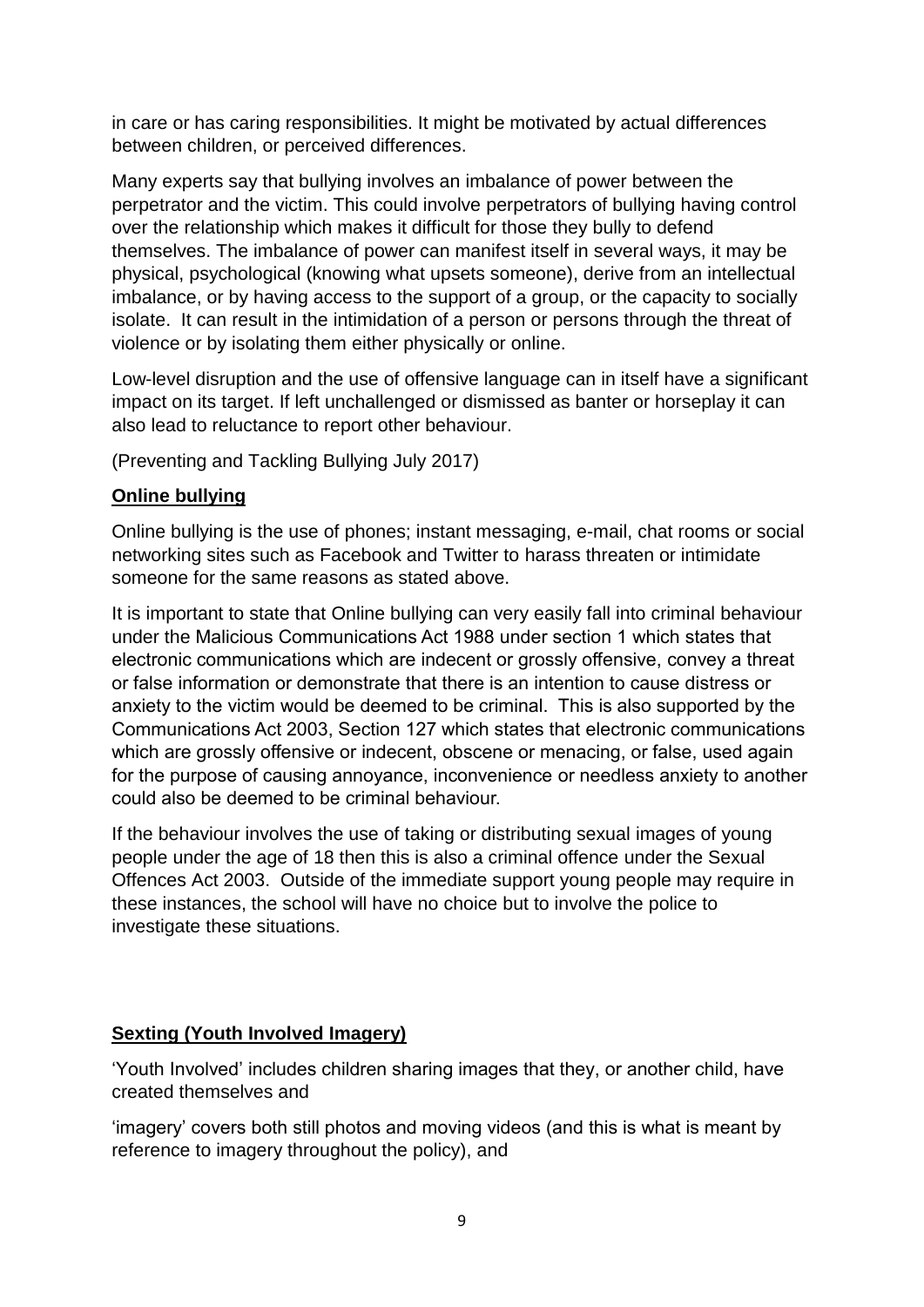A judgement of whether something is 'decent' is both a value judgement and dependent on context. The term 'sexual' is clearer than 'indecent'. (Farrer and Co, 2019)

Sexting (more commonly known as) is when someone sends or receives a sexually explicit text, image or video. This includes sending 'nude pics', 'rude pics' or 'nude selfies'. Pressuring someone into sending a nude picture can occur in any relationship, to anyone, whatever their age, gender or sexual preference.

However, once the image is taken and sent, the sender has lost control of the image and these images could end up anywhere. By having in their possession, or distributing, indecent images of a person under 18 on to someone else, young people are not even aware that they could be breaking the law as stated as these are offences under the Sexual Offences Act 2003.

#### **Initiation/Hazing**

Hazing is a form of initiation ceremony which is used to induct newcomers into an organisation such as a private school, sports team etc. There are a number of different forms, from relatively mild rituals to severe and sometimes violent ceremonies.

The idea behind this practice is that it welcomes newcomers by subjecting them to a series of trials which promote a bond between them. After the hazing is over, the newcomers also have something in common with older members of the organisation, because they all experienced it as part of a rite of passage. Many rituals involve humiliation, embarrassment, abuse, and harassment.

### **Prejudiced Behaviour**

The term prejudice-related bullying refers to a range of hurtful behaviour, physical or emotional or both, which causes someone to feel powerless, worthless, excluded or marginalised, and which is connected with prejudices around belonging, identity and equality in wider society – in particular, prejudices to do with disabilities and special educational needs, ethnic, cultural and religious backgrounds, gender, home life, (for example in relation to issues of care, parental occupation, poverty and social class) and sexual identity (homosexual, bisexual, transsexual).

### **Teenage Relationship Abuse**

Teenage relationship abuse is defined as a pattern of actual or threatened acts of physical, sexual, and/or emotional abuse, perpetrated by an adolescent (between the ages of 13 and 18) against a current or former partner. Abuse may include insults, coercion, social sabotage, sexual harassment, threats and/or acts of physical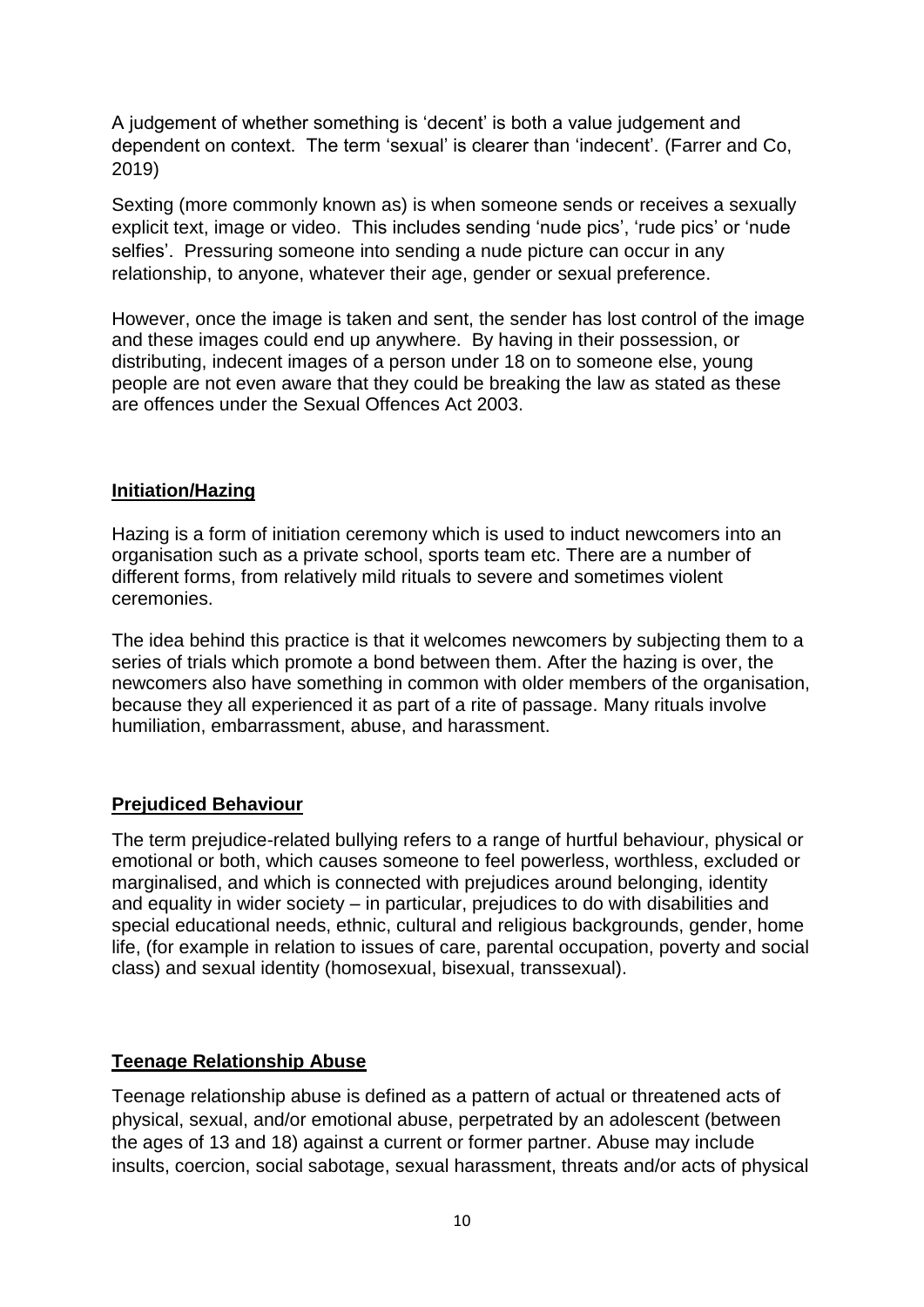or sexual abuse. The abusive teen uses this pattern of violent and coercive behaviour, in a heterosexual or same gender relationship, in order to gain power and maintain control over the partner.

#### **Measuring the Behaviour**

Simon Hackett's continuum of behaviour (taken from Farrer and Co. 2017) can be a useful guide to measure the behaviour that has occurred and consider the circumstances around the incident (s).

The continuum looks at whether it:

- is socially acceptable
- involves a single incident or has occurred over a period of time
- is socially acceptable within the peer group
- is problematic and concerning
- involves any overt elements of victimisation or discrimination e.g. related to race, gender, sexual orientation, physical, emotional, or intellectual vulnerability
- involves an element of coercion or pre-planning
- involves a power imbalance between the child/children allegedly responsible for the behaviour and the child/children allegedly the subject of that power
- involves a misuse of power

Behaviour which is not abusive at first may potentially become abusive quickly or over time. Intervening early and addressing any inappropriate behaviour which may be displayed by a child is vital and could potentially prevent their behaviour from progressing on a continuum to become problematic, abusive and/or violent - and ultimately requiring (greater/more formal) engagement with specialist external and/or statutory agencies.

### **Expected Action Taken From All Staff**

All staff should be alert to the well-being of children and young people and to signs of abuse, and should engage with these signs, as appropriate, to determine whether they are caused by peer on peer abuse. However, staff should be mindful of the fact that the way(s) in which children will disclose or present with behaviour(s) as a result of their experiences will differ (Farrer and Co. 2019).

Although the type of abuse may have a varying effect on the alleged victim and alleged perpetrator of the harm, these simple steps can help clarify the situation and establish the facts before deciding the consequences for those involved in perpetrating harm.

It is important to deal with a situation of peer abuse immediately and sensitively. It is necessary to gather the information as soon as possible to get a true, accurate account of the facts around what has happened, so that nothing is forgotten. It is equally important to deal with it sensitively and think about the language used and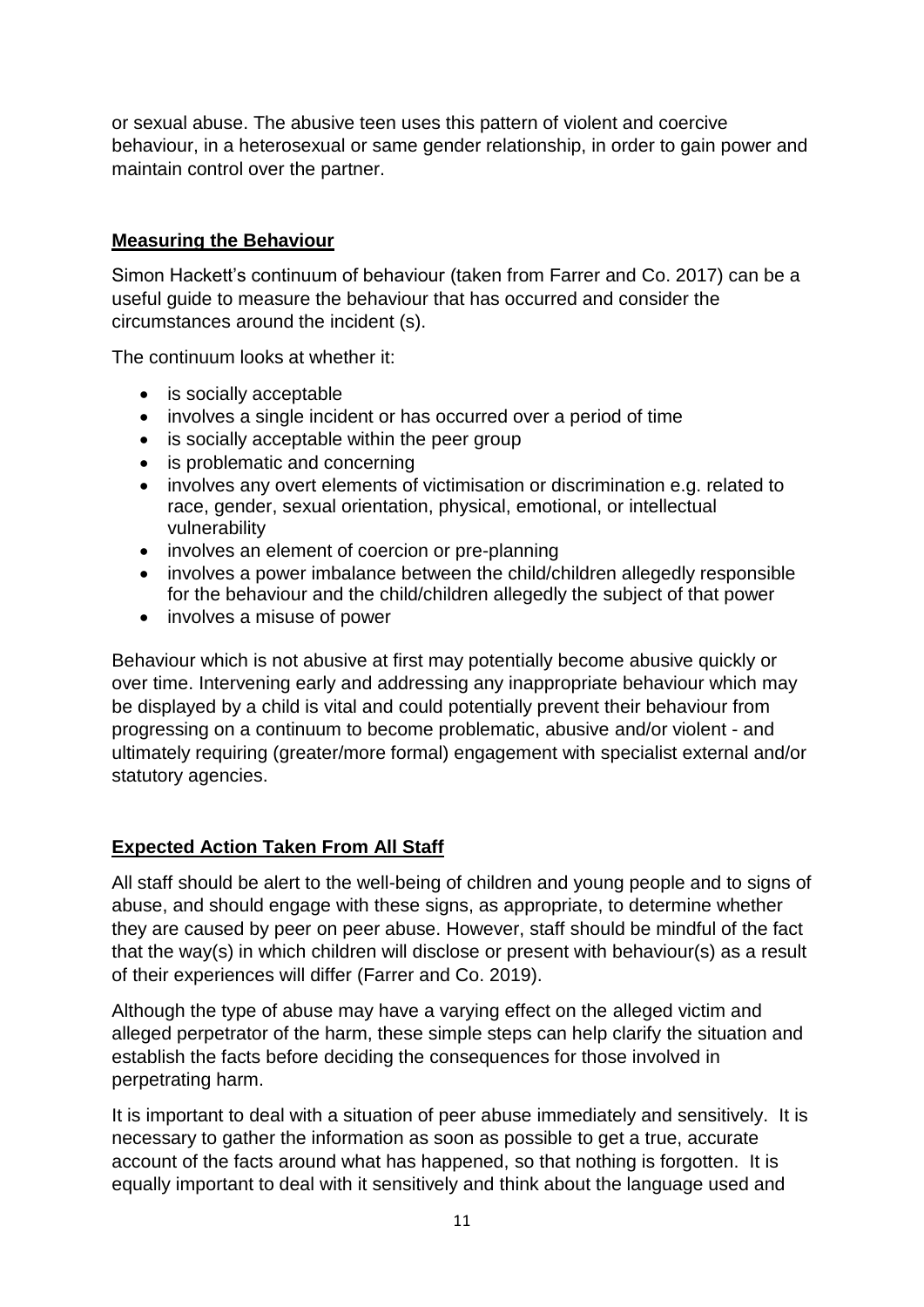the impact of that language on both the children and the parents when they become involved. For example; do not use the word perpetrator, this can quickly create a 'blame' culture and leave a child labelled.

In all cases of peer on peer abuse it is necessary that all staff are trained in dealing with such incidents, talking to young people and instigating immediate support in a calm and consistent manner. Staff should not be prejudiced, judgemental, dismissive or irresponsible in dealing with such sensitive matters.

Staff should also be mindful of contextual safeguarding and that wider safeguarding concerns may influence the child's account of the event(s). Alongside this peer pressure and the impact of sharing information about the incident(s) may also influence a child's account.

### **Gather the Facts**

In cases specifically relating to Sexual violence and sexual harassment, part 5 of Keeping Children Safe in Education, 2019 states that two members of staff (preferably one being the Designated Safeguarding Lead) should be present to manage the report, *where possible*.

The most appropriate member of staff with the best relationship with the child should be the person alongside the child who wishes to disclose wherever possible. However, staff should always be aware that children may choose to disclose to any member of staff that they feel most comfortable with and therefore all staff need basic training in managing disclosures. In any circumstance the member of staff must make clear to the child that they cannot maintain confidentiality if what is being shared has put or will put the child or another person at risk of harm.

In all circumstances, staff need to speak to all the young people involved separately, gain a statement of facts from them and use **consistent language** and **open questions** for each account. The easiest way to do this is not to have a line of questioning but to ask the young people to tell you what happened. Only interrupt the young person from this to gain clarity with open questions, 'where, when, why, who'. (What happened? Who observed the incident? What was seen? What was heard? Did anyone intervene?) A full and clear record of exactly what the young person has said in their own language should be made (and no individual interpretation of the facts made which could impact on the disclosure) and stored following each school/setting's own recording protocols (paper or electronic systems).

### **Consider the Intent (begin to Risk Assess)**

Has this been a deliberate or contrived situation for a young person to be able to harm another?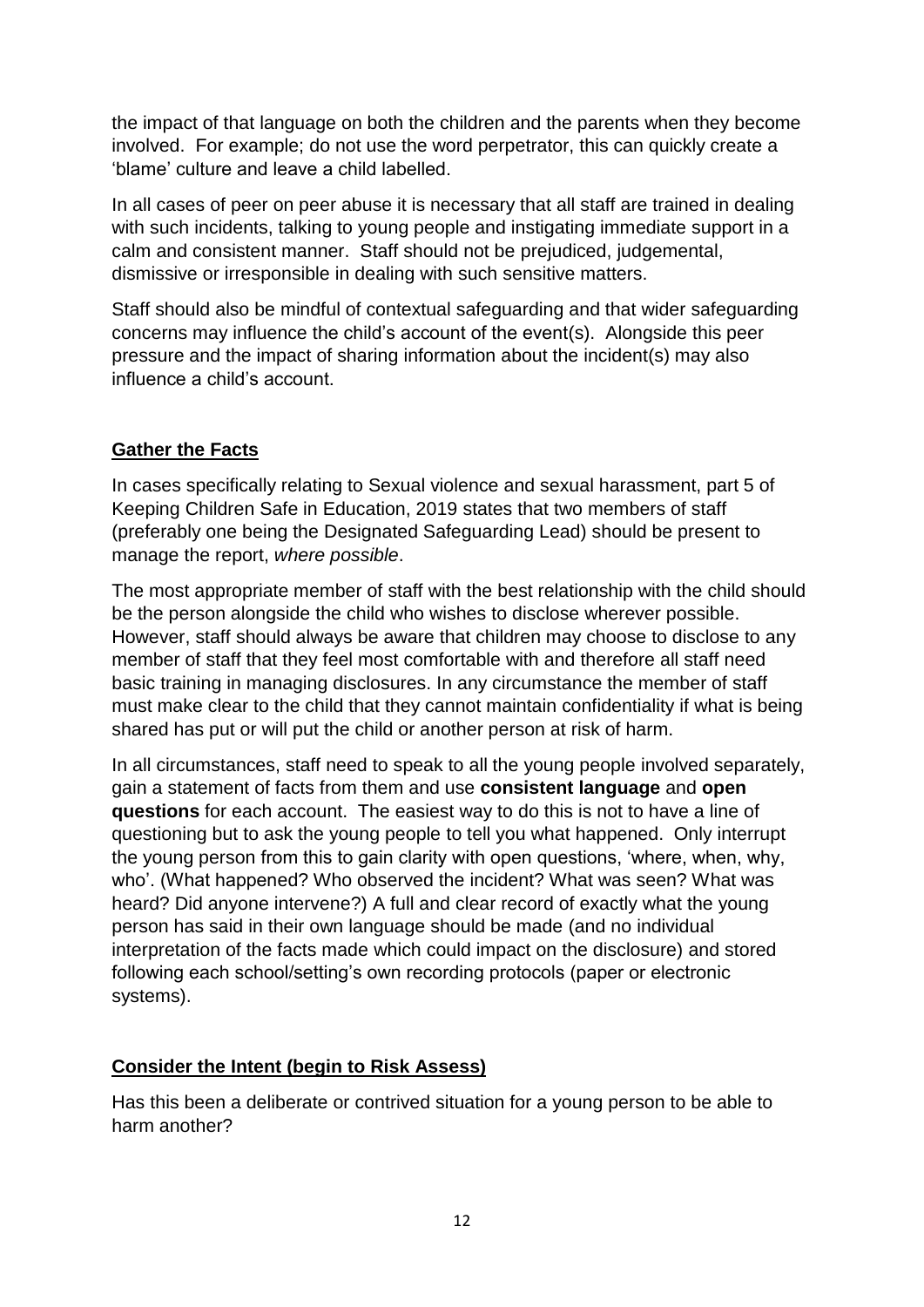# **Decide On Your Next Course Of Action**

If from the information that you gather you believe any young person to be at risk of significant harm you must make a safeguarding referral to social care immediately (where a crime has been committed the police should be involved also). This action would, in most circumstances be undertaken by the Designated Safeguarding Lead but in the event of their absence the referral can be made by another member of staff. If this is the case, once social care has been contacted and made a decision on what will happen next then you will be informed on your next steps.

If social care and the police intend to pursue this further they may ask to interview the young people in school or they may ask for parents to come to school to be spoken to also. It is important to be prepared for every situation and the potential time it may take.

It may also be that social care feel that it does not meet their criteria in which case you may challenge that decision, with that individual or their line manager. If on discussion however, you agree with the decision, you may then be left to inform parents.

### **Informing Parents**

If, once appropriate advice has been sought from police/social care you have agreement to inform parents or have been allocated that role from the other services involved then you need to inform the parents as soon as possible. If services are not going to be involved then equally, this information may need to be shared with parents. Parents would not be informed if by doing so the child was put at further risk of significant harm.

If a young person is deemed to be 'Gillick Competent' following the 'Fraser' guidelines and does not wish you to share the information with parents, then the school must consider this especially for example if the young person is pregnant and this is why they are being bullied (unless this has occurred through significant harm in which case a criminal/social care case is likely or the young person is under the age of 13).

In all circumstances where the risk of harm to the child is evident then the school should encourage the young person to share the information with their parent or even with them (they may be scared to tell parents that they are being harmed in any way). Where school can evidence they are acting in the best interests of the young person they would not be criticised, however this would be the case if they actively breached the rights and choices of the young person.

The best way to inform parents is face to face. Although this may be time consuming, the nature of the incident and the type of harm/abuse a young person may be suffering can cause fear and anxiety to parents whether their child is the child who was harmed or who harmed another.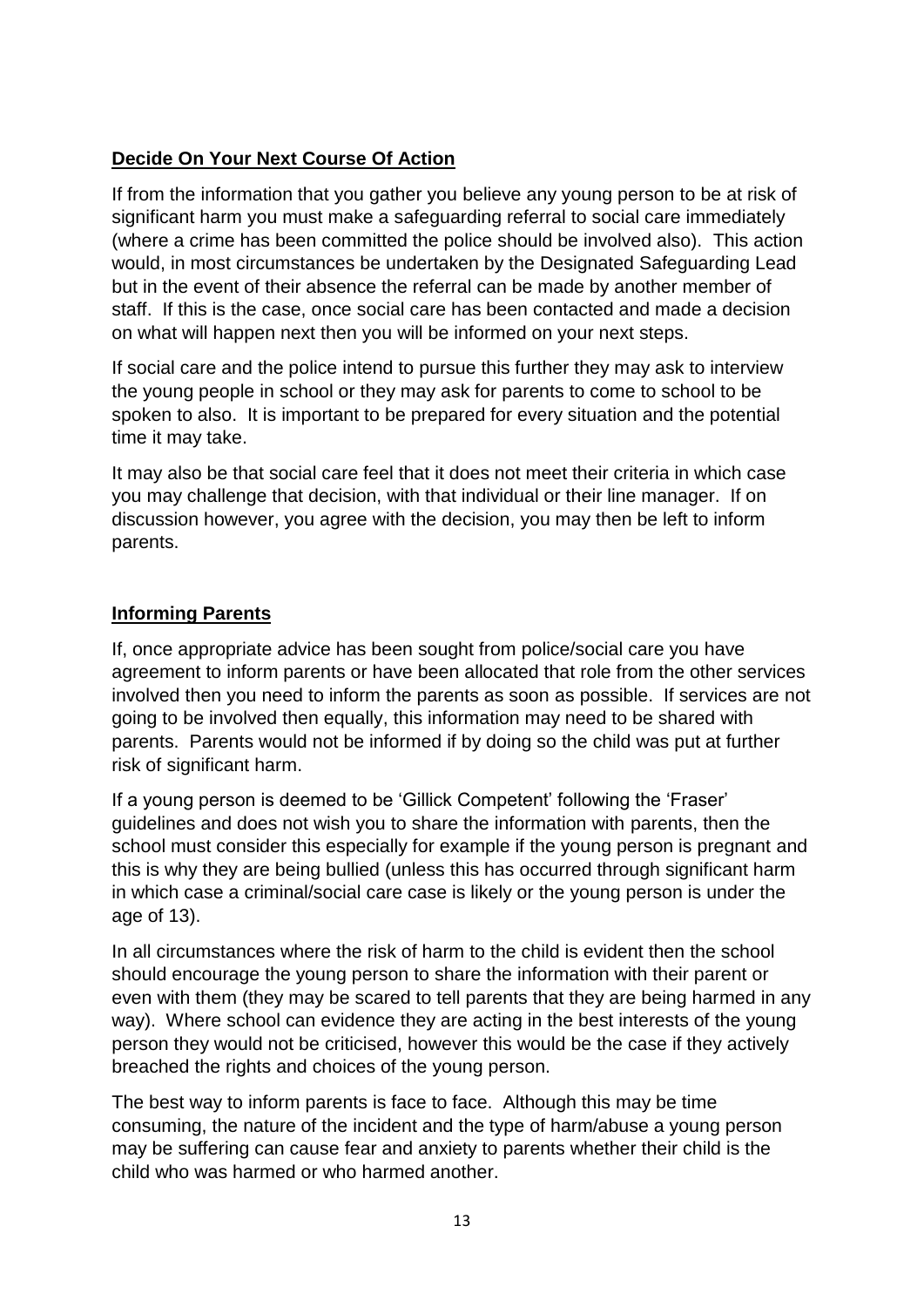#### **Points to consider:**

#### **What is the age of the children involved?**

How old are the young people involved in the incident and is there any age difference between those involved? (In relation to sexual exploration, children under the age of 5, in particular 1-4 year olds who are learning toileting skills may show a particular interest in exploration at around this stage. This, however should not be overlooked if other issues arise (see following)

#### **Where did the incident or incidents take place?**

Was the incident in an open, visible place to others? If so was it observed? If not, is more supervision required within this particular area?

#### **What was the explanation by all children involved of what occurred?**

Can each of the young people give the same explanation of the incident and also what is the effect on the young people involved? Is the incident seen to be bullying for example, in which case regular and repetitive? Is the version of one young person different from another and why?

### **What is each of the children's own understanding of what occurred?**

Do the young people know/understand what they are doing? E.g. do they have knowledge of body parts, of privacy and that it is inappropriate to touch? Is the young person's explanation in relation to something they may have heard or been learning about that has prompted the behaviour? Is the behaviour deliberate and contrived? Does the young person have understanding of the impact of their behaviour on the other person?

In dealing with an incident of this nature the answers are not always clear cut. If you are concerned or unsure as to whether or not there is any risk involved, please seek advice from Children's Services Social Care.

### **Repetition**

Has the behaviour been repeated to an individual on more than one occasion? In the same way it must be considered has the behaviour persisted to an individual after the issue has already been discussed or dealt with and appropriately resolved?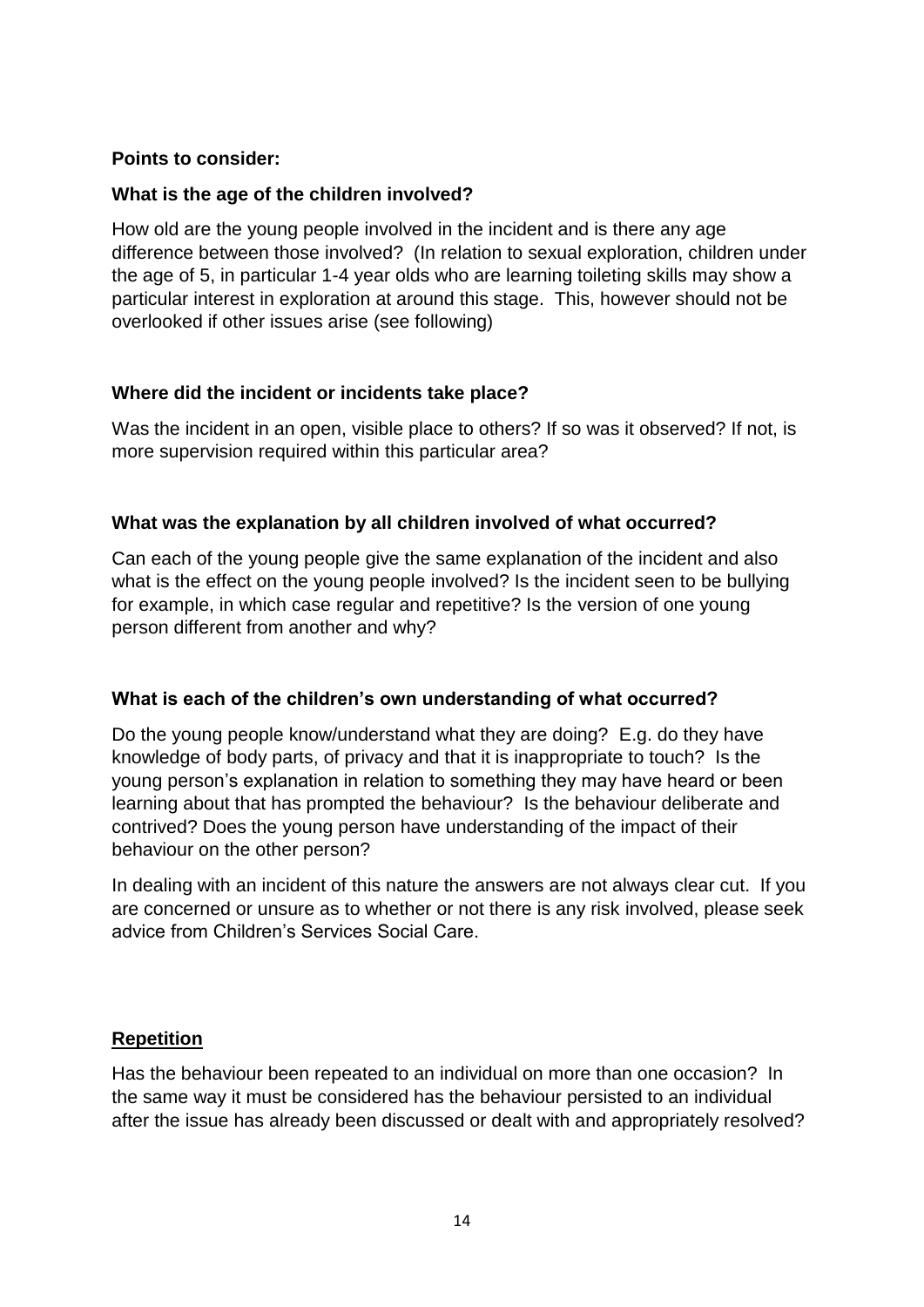# **Outcomes**

The outcome of the investigation will follow your local threshold guidance. Therefore, either a referral has been made to either the police/social care for a full investigation (tier 4). It may have resulted in Children's Services undertaking a further assessment (Tier 3) or as a school/setting you may have identified additional services/intervention that are non-statutory and in which case completed an early help assessment (Tier 2). It may be that on investigation, a decision has been made to handle the incident (s) internally and which case the school may implement a risk assessment plan (Tier 1).

In any of the above outcomes the school has a duty of care to manage the education needs of both children/young people in which case a risk assessment plan may be needed irrespective of the outcome.

### **Next Steps**

Once the outcome of the incident(s) has been established it is necessary to ensure future incidents of abuse do not occur again and consider the support and intervention required for those involved.

### **For the young person who has been harmed (alleged victim)**

What support they require depends on the individual young person. It may be that they wish to seek counselling or one to one support via a mentor. It may also be that they feel able to deal with the incident(s) on their own or with support of family and friends. In which case it is necessary that this young person continues to be monitored and offered support should they require it in the future. If the incidents are of a bullying nature, the young person may need support in improving peer groups/relationships with other young people or some restorative justice work with all those involved may be required.

Other interventions that could be considered may target a whole class or year group for example a speaker on cyber bullying, relationship abuse etc. It may be that through the continued curriculum of PHSE and SMSC that certain issues can be discussed and debated more frequently.

If the young person feels particularly vulnerable it may be that a risk assessment can be put in place for them whilst in school so that they have someone named that they can talk to, support strategies for managing future issues and identified services to offer additional support.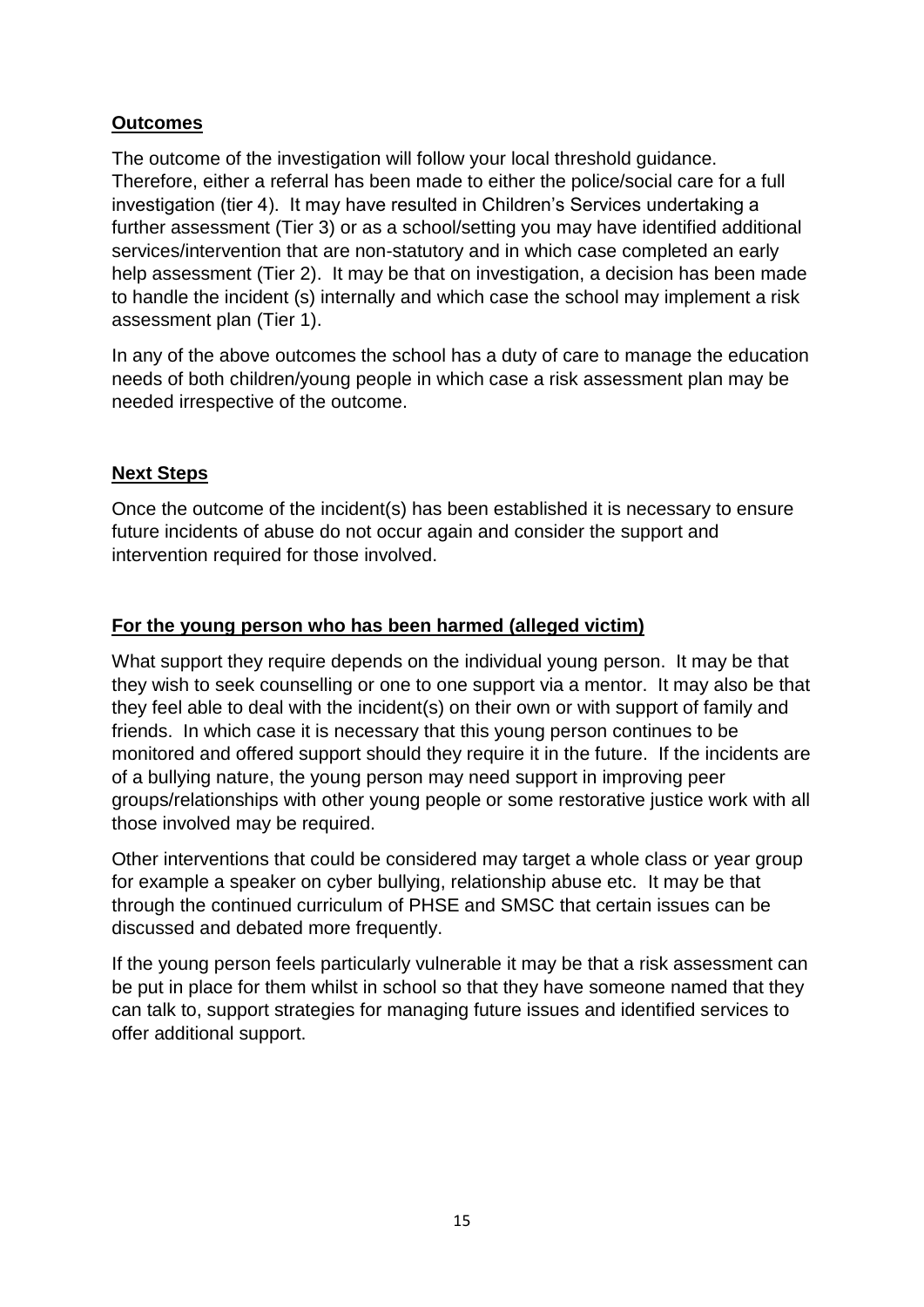### **For the young person who has displayed harmful behaviour (alleged perpetrator)**

In this circumstance it is important to find out why the young person has behaved in such a way. It may be that the young person is experiencing their own difficulties and may even have been harmed themselves in a similar way. In such cases support such as one to one mentoring or counselling may also be necessary. Particular support from identified services may be necessary through an early help referral and the young person may require additional support from family members.

Once the support required to meet the individual needs of the young person has been met, it is important that young person receives a consequence for their behaviour. This may be in the form of restorative justice e.g. making amends with the young person they have targeted if this has been some form of bullying. In the cases of sexually harmful behaviour it may be a requirement for the young person to engage in one to one work with a particular service or agency (if a crime has been committed this may be through the police or youth offending service). If there is any form of criminal investigation ongoing it may be that this young person cannot be educated on site until the investigation has concluded. In which case, the young person will need to be provided with appropriate support and education whilst off site.

Even following the conclusion of any investigation the behaviour that the young person has displayed may continue to pose a risk to others in which case an individual risk assessment may be required. This should be completed via a multiagency response to ensure that the needs of the young person and the risks towards others are measured by all of those agencies involved including the young person and their parents. This may mean additional supervision of the young person or protective strategies if the young person feels at risk of engaging in further inappropriate or harmful behaviour.

The school may also choose a punishment as a consequence such as exclusion or internal exclusion/inclusion/seclusion for a period of time to allow the young person to reflect on their behaviour.

### **After Care**

It is important that following the incident the young people involved continue to feel supported and receive help even if they have stated that they are managing the incident. Sometimes the feelings of remorse, regret or unhappiness may occur at a much later stage than the incident. It is important to ensure that the young people do not engage in any further harmful behaviour either towards someone else or to themselves as a way of coping (e.g. self-harm). In which case, regular reviews with the young people following the incident(s) are imperative.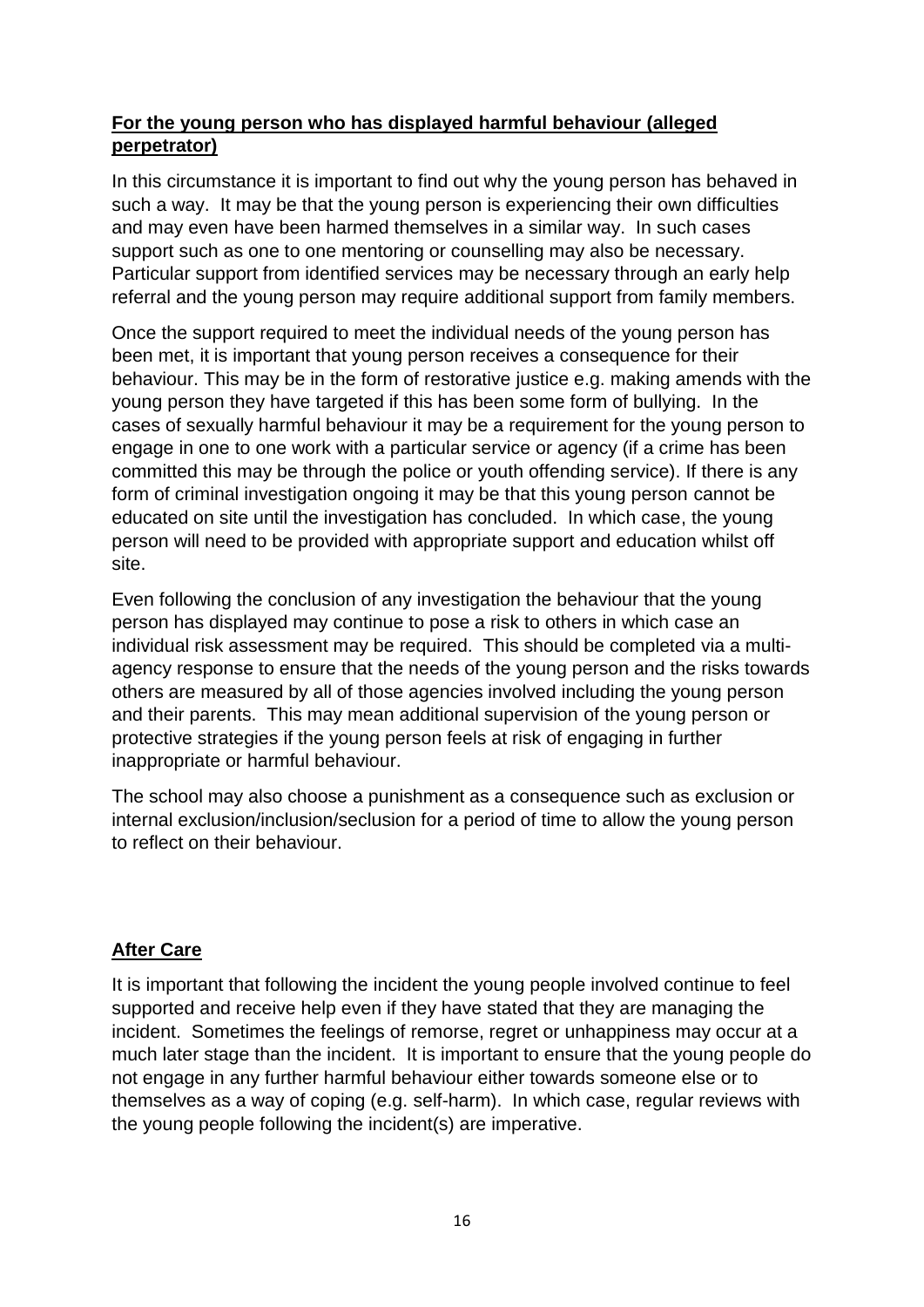### **Safety Planning**

Safety planning is a positive way of supporting a child who may benefit from a planned approach; this may be either the alleged victim or the alleged perpetrator. Safety plans support the child by considering the behaviours that may be risky and plan ways to manage triggers and to seek support from adults and peers. They are inclusive of parents and staff and are a planned intervention to support young people in feeling secure in the school/setting, helping young people identify behaviours that may leave them feeling anxious or at risk and have strategies that they can apply to keep themselves feeling safe. The language of safety planning is more positive than risk assessment and can give security to the child that a joined up approach is being followed by all in school. Safety Plans are available via PGSF.

### **Disciplinary Action**

Finally and in some circumstances, the school/setting may need to consider whether disciplinary action may be appropriate for any child/children involved – any such action should address the abuse, the causes of it, and attitudes underlying it. Disciplinary action may sometimes be appropriate, including (a) to ensure that the child/children take(s) responsibility for and realise(s) the seriousness of their behaviour; (b) to demonstrate to the child/children and others that peer on peer abuse can never be tolerated; and (c) to ensure the safety and wellbeing of other children. However, these considerations must be balanced against the child's/children's own potential unmet needs and any safeguarding concerns. Before deciding on appropriate action the School will always consider its duty to safeguard all children from harm; the underlying reasons for a child's behaviour; any unmet needs, or harm or abuse suffered by the child; the risk that the child may pose to other children; and the severity of the peer on peer abuse and the causes of it.

The school/setting will, where appropriate, consider the potential benefit, as well as challenge, of using managed moves or exclusion as a response, and not as an intervention, recognising that even if this is ultimately deemed to be necessary, some of the measures referred to in this policy may still be required. Exclusion will only be considered as a last resort and only where necessary to ensure the safety and wellbeing of the other children in the School. Engaging in Fair Access Panel Processes to assist with decision-making associated to managed moves and exclusions can also be beneficial (Farrer and Co. 2019).

### **Review of Circumstances**

Following any incident of harm, it is necessary for the school/setting to consider if anything could have been done differently. Use of PG:SF proforma for internal lessons learnt, can support in identifying under the business model of PG:SF what identified changes within the school/setting need to occur. This demonstrates how proactive the school is in continually reviewing its policies and systems in effectively keeping children safe.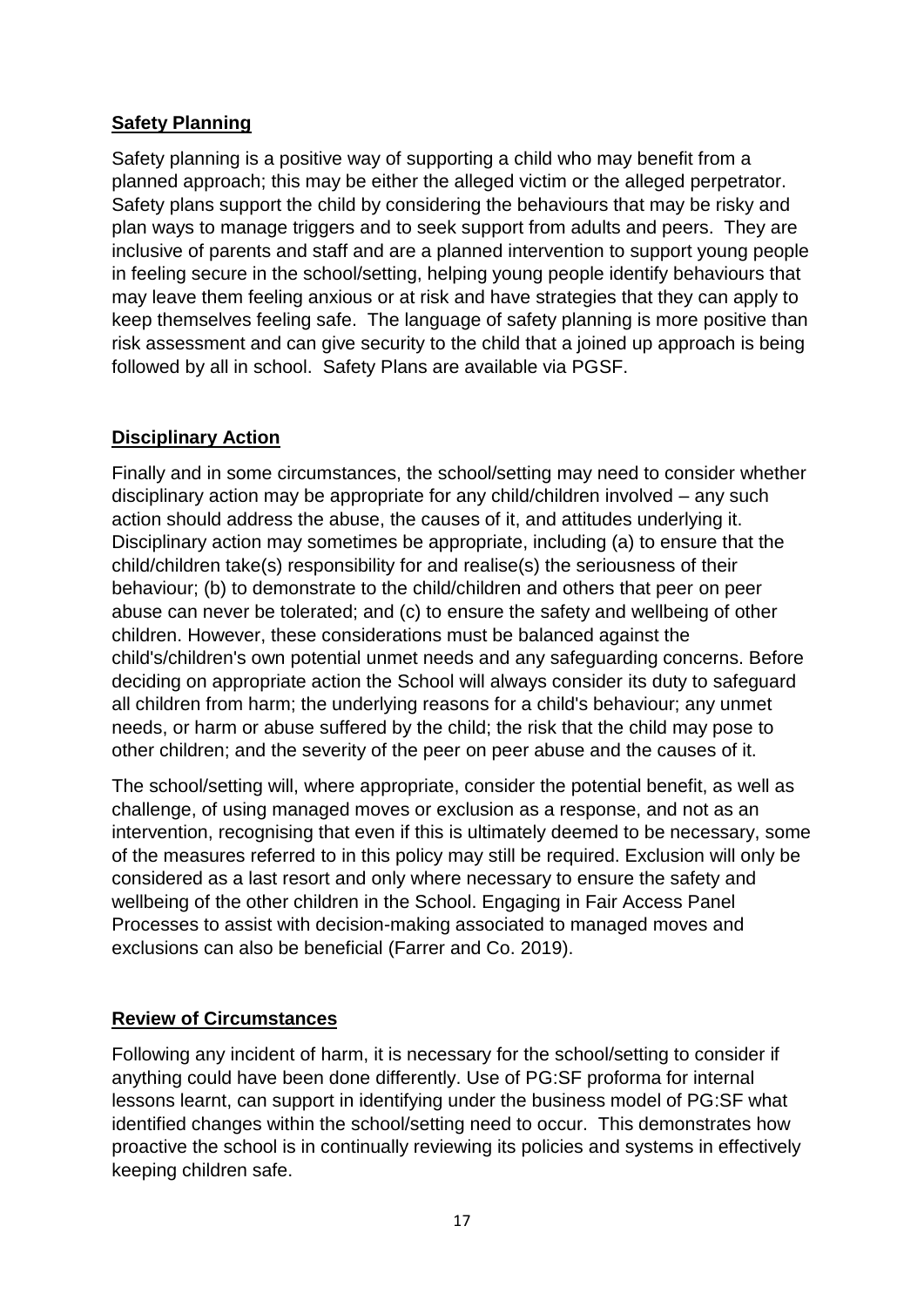# **This policy has been heavily supported by the key document:**

Farrer and Co: Peer on Peer Abuse Toolkit 2019.

[https://www.farrer.co.uk/globalassets/news-articles/downloads/peer-on-peer-abuse](https://www.farrer.co.uk/globalassets/news-articles/downloads/peer-on-peer-abuse-toolkit-14.pdf)[toolkit-14.pdf](https://www.farrer.co.uk/globalassets/news-articles/downloads/peer-on-peer-abuse-toolkit-14.pdf)

# **This policy should be read in conjunction with:**

Child Protection Policy 2019

DFE: Keeping Children Safe in Education. September 2019

<https://www.gov.uk/government/publications/keeping-children-safe-in-education--2>

DFE: Preventing and Tackling Bullying: Advice for headteachers, staff and governing bodies. July 2017

[https://www.gov.uk/government/uploads/system/uploads/attachment\\_data/file/62389](https://www.gov.uk/government/uploads/system/uploads/attachment_data/file/623895/Preventing_and_tackling_bullying_advice.pdf) [5/Preventing\\_and\\_tackling\\_bullying\\_advice.pdf](https://www.gov.uk/government/uploads/system/uploads/attachment_data/file/623895/Preventing_and_tackling_bullying_advice.pdf)

DFE: Sexual Violence and Sexual Harassment between Children in Schools and Colleges. December, 2017

[https://www.gov.uk/government/publications/sexual-violence-and-sexual](https://www.gov.uk/government/publications/sexual-violence-and-sexual-harassment-between-children-in-schools-and-colleges)[harassment-between-children-in-schools-and-colleges](https://www.gov.uk/government/publications/sexual-violence-and-sexual-harassment-between-children-in-schools-and-colleges) 

Working Together to Safeguard Children, 2018

[https://www.gov.uk/government/publications/working-together-to-safeguard-children-](https://www.gov.uk/government/publications/working-together-to-safeguard-children--2) [-2](https://www.gov.uk/government/publications/working-together-to-safeguard-children--2)

UKCCIS: Sexting in Schools and Colleges